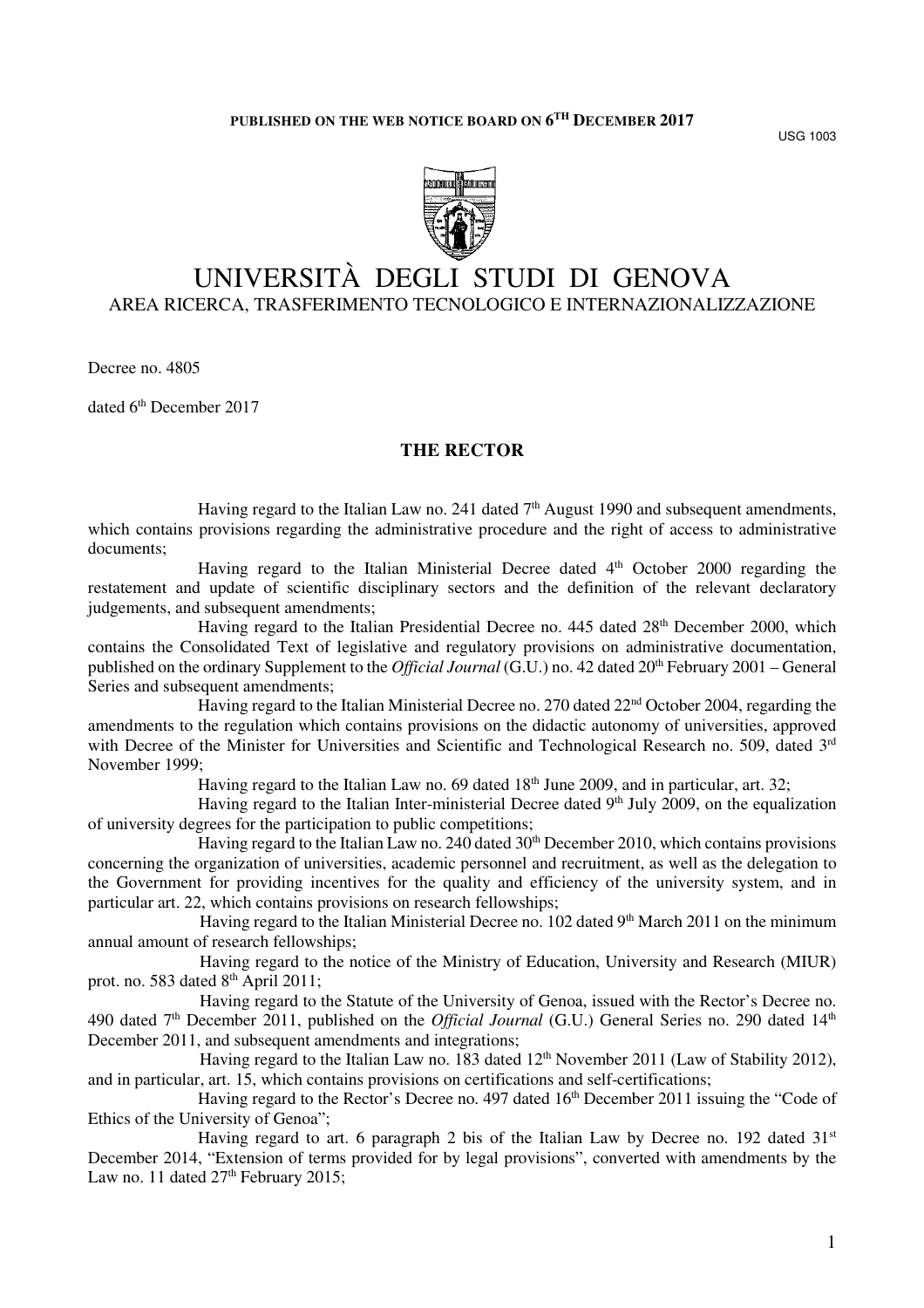Having regard to the "Employee Code of Conduct of the University of Genoa", issued with Rector's Decree no. 1143 dated 27<sup>th</sup> February 2015, implementing the Italian Presidential Decree no. 62 dated 16<sup>th</sup> April 2013, on the "Regulation on the code of conduct for civil servants according to art. 54 of the Italian Legislative Decree no. 165 dated 30<sup>th</sup> March 2001";

Having regard to the Rector's Decree no.  $6144$  dated  $27<sup>th</sup>$  July 2015, issuing the "Regulation" for the awarding of research fellowships", and in particular art. 3 and art. 7 concerning the award of type "A" research grants with total funding from the university budget for the execution of projects submitted by the candidates themselves, relating to scientific areas of interest of the University;

Having regard to the resolution of the Academic Senate dated 25<sup>th</sup> July 2017 and of the Board of Directors dated 26<sup>th</sup> July 2017, with which it has been approved, inter alia, the activation of n. 5 type "A" research grants in the first cost range, lasting one year, for the realization of research projects concerning basic research, with regard to the following five themes considered of particular interest for the University of Genova:

- 1. School of Mathematical, Physical and Natural Sciences: "Formal models for the description and interpretation of complex natural systems";
- 2. School of Medical and Pharmaceutical Sciences: "The multi-scale complexity of physiology: tissue, cell, gene";
- 3. Polytechnic School: "Managing, tuning, and modifying the complexity of technological infrastructures: the role of engineering";
- 4. School of Social Sciences: "Dealing with the complexity of the world: legal, economical, political, and sociological tools";
- 5. School of Humanities: "When complexity generates disorientation: impacts on art, literature, music, and philosophy".

Given the financial availability of the amount needed for the activation of the above said type "A" research grants approved by the Board of Directors in the same resolution.

# HEREBY DECREES

# **ART. 1**

# **Number of research fellowships**

1. An announcement is made for a public selection for the awarding of no. 5 research fellowships lasting one year, annual pre-tax amount  $\epsilon$  19.367,00, concerning projects submitted by the candidates themselves, relating the following five research themes:

- 1. "Formal models for the description and interpretation of complex natural systems";
- 2. "The multi-scale complexity of physiology: tissue, cell, gene";
- 3. "Managing, tuning, and modifying the complexity of technological infrastructures: the role of engineering";
- 4. "Dealing with the complexity of the world: legal, economical, political, and sociological tools";
- 5. "When complexity generates disorientation: impacts on art, literature, music, and philosophy"

2. According to art. 7, paragraph 2, of "Regulation for the awarding of research fellowships" the application must contain a project concerning on of the given research themes, and the selection of one research facility of the University of Genova proposed by the candidate for hosting the research. The application should enclose the applicant's scientific-professional *curriculum* which shall demonstrate the eligibility of the candidate to carry out the research project activities.

3. Students with a professional scientific curriculum suited to the performance of research activities are eligible to receive research fellowships.

4. The Administration ensures equality and equal opportunity between men and women with regard to access to employment and treatment at work.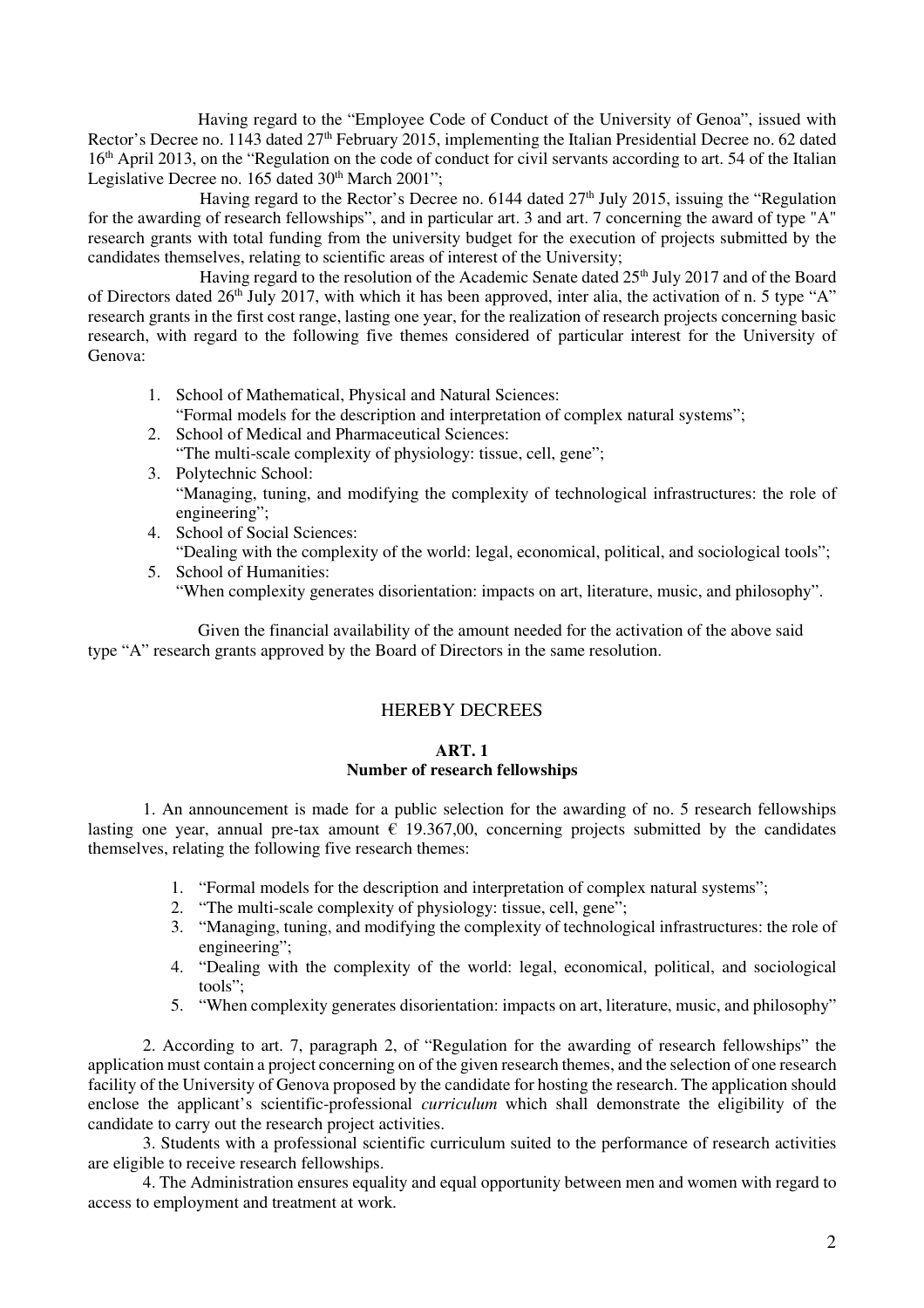5. This decree is published by electronic means on the web notice board in the website of the University of Genoa.

#### **ART. 2 Admission requirements and grounds for exclusion**

 1. In order to be admitted to the selection, the candidates must possess a Master Degree (Laurea Specialistica or Laurea Magistrale) or a foreign equivalent qualification.

 2. No candidate with family or kinship relationship, up to and including the fourth degree, as well as no candidate married, with a Professor belonging to the department or institute, where the research activity is performed, or with the Rector, General Director or a member of the Board of Directors of the University may be admitted to the public selections for the awarding of research fellowships.

 3. Admission requirements and grounds for exclusion are referred to the expiration date of the term established for submitting the application.

 4. The candidates are admitted with reserve to the selection procedure. This University may arrange, by means of a justified measure, to exclude a candidate from the selection due to lack of the prescribed requirements. Any such measure will be communicated to the candidate concerned by way of registered letter with acknowledgment of receipt.

## **ART. 3 Procedure for submission of the application**

 1. The candidate shall submit his/her application for the admission to the selection by electronic means, filling in the relevant form, **by 12 noon (Italian time) of 15th January 2018**. To this purpose, the candidate shall use a specific computer application, which is available at the address https://concorsi.unige.it, and necessarily requires the possession of a certified email address, in order to perform a self-registration to the system. The candidate shall enter all the data required for submitting the application and then print the receipt, which will be automatically sent via email. The receipt must be kept and made available in case of any check by the Administration. Upon forwarding, an identification number will be automatically assigned to the application. This number must be specified in any subsequent communication, together with the selection code displayed by the computer application. The date of the electronic filing of the application for the admission to the selection is certified by the information system. Upon the expiration date of the term established for the submission, this system will not allow any candidate to access and send the relevant electronic form. Within the expiration date, the candidate may forward further applications regarding the same selection, in order to amend any error and/or add any integration. For the admission to the selection the application with the most recent submission date will be considered valid. Furthermore, the system requires that the electronic documents, referred to in paragraph 6 below, are attached to the application as well. **No other way of submission or sending of the applications for the admission to the selection will be accepted.** 

 2. Without prejudice to the provisions of art. 5, paragraph 6, all the communications regarding the public selection announced with this Decree will be forwarded to the candidates concerned by means of registered letter with acknowledgment of receipt.

 3. In the application the candidate shall declare his/her full name, date and place of birth, tax code and place of residence, as well as:

a) the possession of the degree referred to in art. 1. The candidates in possession of a degree obtained abroad shall also specify if this degree, according to the regulation in force, has been declared equivalent to the degree required by this Announcement. The candidate shall also specify the name of the University, which awarded such degree, the date of award and the final degree mark; b) his/her citizenship;

c) that he/she has no family or kinship relationship, up to and including the fourth degree, and is not married, with a Professor belonging to the department or institute, where the research activity is performed, or with the Rector, General Director or a member of the Board of Directors of the University;

d) whether he/she has received a doctoral grant;

e) whether he/she has already been holder of a research fellowship according to art. 22 of the Italian Law no. 240/2010*;*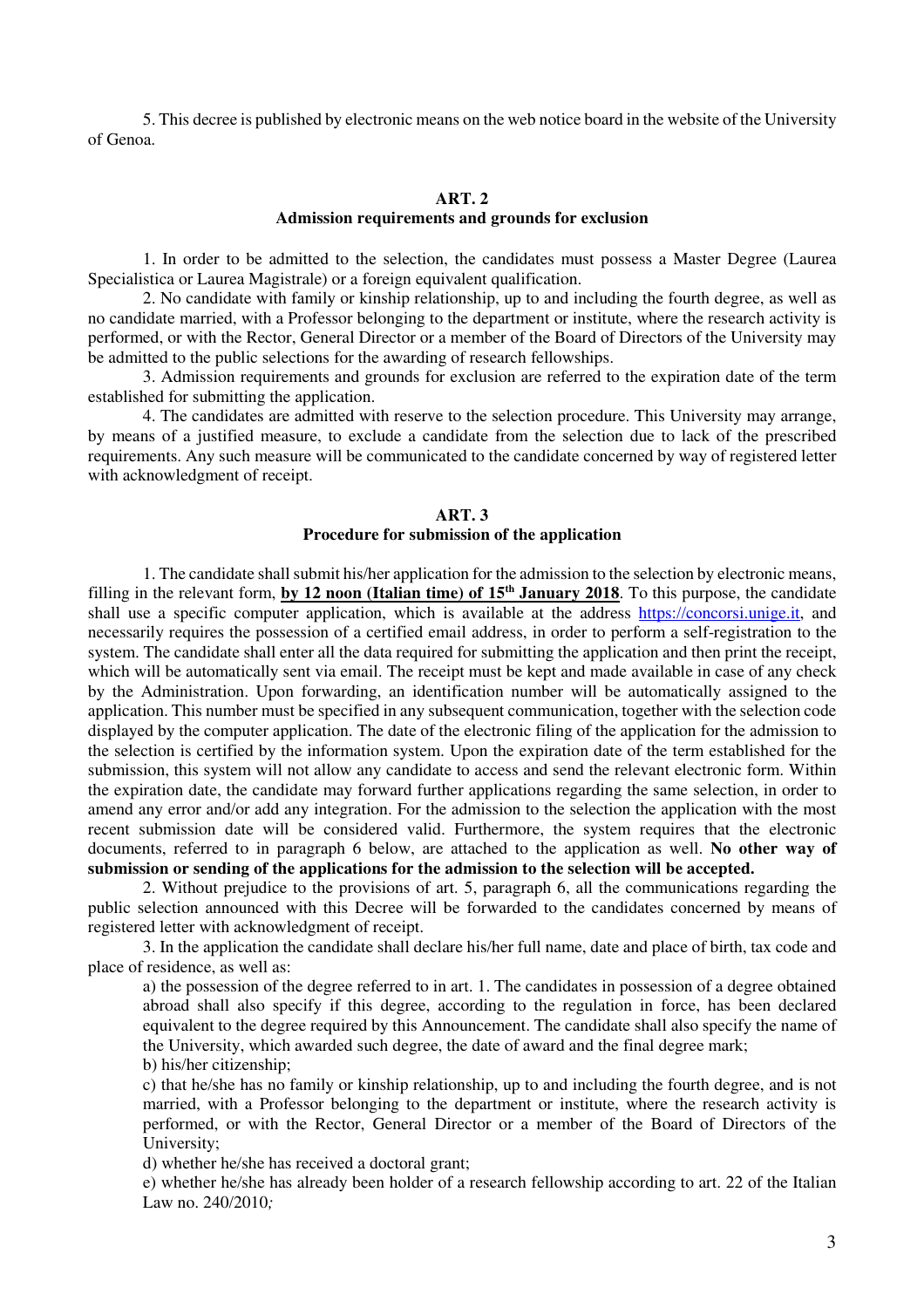f) whether he/she has already been holder of a contract according to art. 24 of the Italian Law no. 240/2010 (fixed term researcher position);

g) being a citizen of a non-EU country, the possession of the residence permit necessary to perform the activity provided for by the contract in art. 7;

h) that he/she is acquainted with the provisions of art. 13 of the Rector's Decree no. 6144 dated  $27<sup>th</sup>$ July 2015 and subsequent amendments and integrations, regarding the prohibition of plurality of offices and the incompatibility;

i) the choice of the foreign language in which to be tested during the interview;

l) whether he/she will request to perform the interview by electronic means, through a SKYPE video conference call;

m) the choice of a research facility of the University of Genova proposed by the candidate for hosting the research.

Lack of the declarations provided for in letters a), c) will result in exclusion from the selection.

4. The application must include the e-mail address as well as the address elected by the candidate for the purposes of the selection. Any variation must be promptly notified to the administration to which the application has been addressed.

5. The declarations made in the application must be considered issued according to the Italian Presidential Decree no. 445/2000 and subsequent amendments, by candidates entitled to make use of the simplified administrative certifications permitted by the above decree.

6. Candidates shall enclose to their application:

a) a non-certified photocopy of an identification document in electronic format (.pdf, .jpg, .gif, etc.) via scanning or digital photography of the same;

b) a research project concerning one of the research themes listed in art. 1. The project must be drawn up on the attached form *A* and should be no longer than three pages;

c) a scientific-professional *curriculum* and a self-certification relevant to the truthfulness of the information contained therein, drawn up on form *B* attached herewith;

d) if he/she is a foreign citizen, a photocopy of the residence permit, if possessed, in electronic format (.pdf, .jpg, .gif, etc.) via scanning or digital photography of the same;

e) publications, which are deemed useful for the purposes of the selection. The above documents shall be attached to the application in .pdf format and declared compliant with the original copies through a proper self-executed affidavit, drawn up on form C attached herewith. This declaration shall contain also a numbered and detailed list of the files transmitted by electronic means, together with the application, as specified in paragraph 1.

f) the candidate, who intends to avail himself/herself of the option to be interviewed by by electronic means (SKYPE video conference call) shall declare his/her intention in the application for the admission to the selection and attach at least one letter of introduction issued by professors in Italian or foreign Universities or Research Institutes.

7. According to art. 15, paragraph 1, of the Italian Law no. 183 dated  $12<sup>th</sup>$  November 2011, the candidates shall demonstrate the possession of the qualifications only by means of the declarations established by the abovementioned Italian Presidential Decree no. 445/2000 and subsequent amendments.

 8. The same procedures as those established in the previous paragraphs for Italian citizens apply to the citizens of the European Union. Citizens of countries not belonging to the European Union can use selfcertifications as established in art. 4

 9. Candidates may not make reference to qualifications or publications submitted to this Administration or other Administrations or qualifications attached to other applications for participation to other competitions.

 10. The works legally registered as established by the Italian Legislative Decree of the King's Lieutenant no. 660/1945, as integrated and amended by the Italian Law no. 106/2004 and the Italian Presidential Decree no. 252/2006 may be evaluated for the purposes of the public selections referred to in this Announcement.

11. This Administration shall perform suitable checks, even sample checks, in any case of wellfounded doubts as to the truthfulness of the self-certifications. If the above check reveals that the content of the declaration is not true, the declarant will forfeit any benefits resulting from the provision issued on the basis of the untruthful declaration, without prejudice to the provisions of the criminal code and relevant special laws.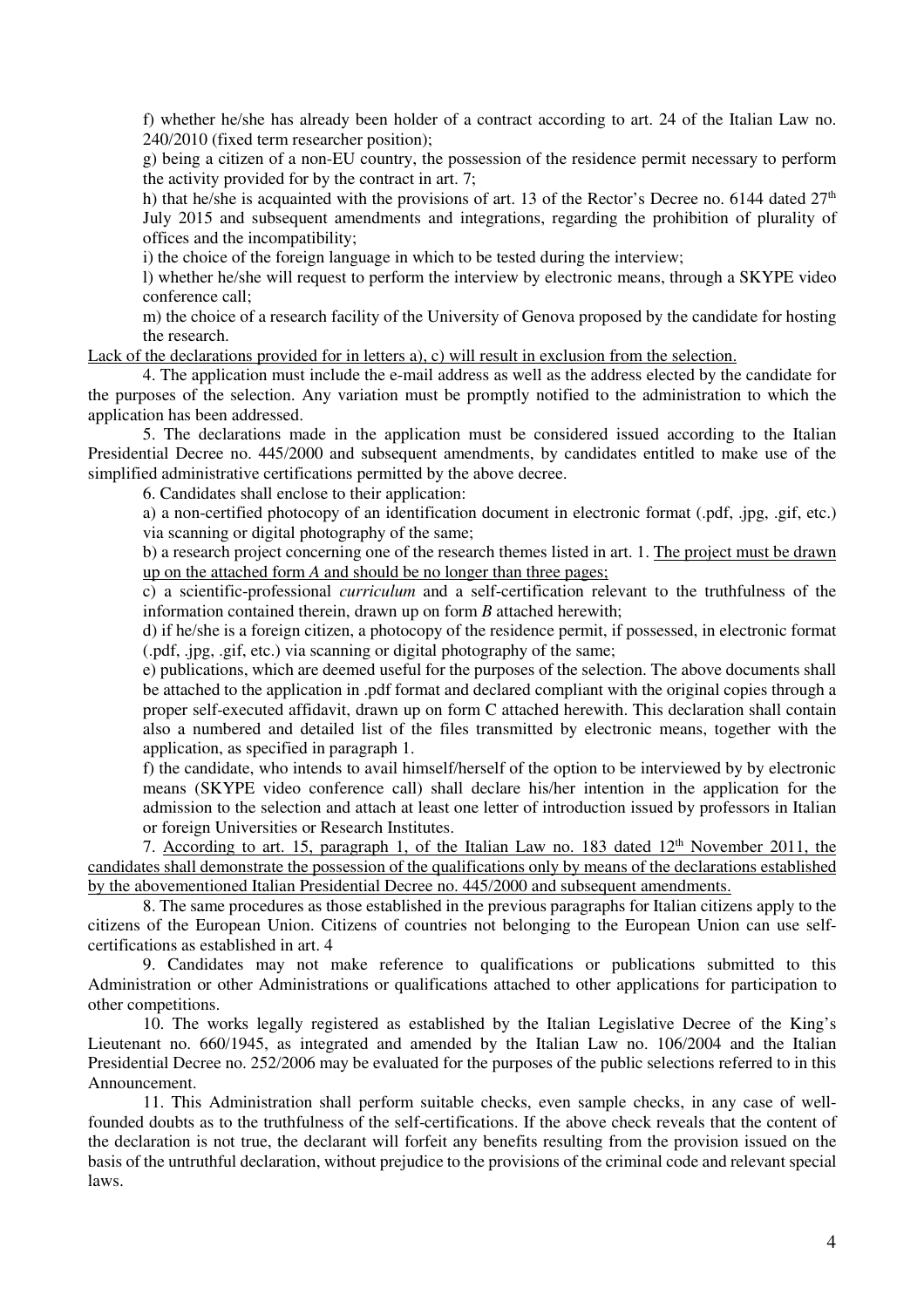12. This University does not take any responsibility for failure to receive applications due to technical problems related to the Internet service and email operation and/or configuration made available by the provider of the candidate.

 13. This University does not take any responsibility for failure to receive communications, because a wrong address was provided by the candidate or due to a missed or late notification of change of the address specified in the application. The same applies in case of any postal or telegraphic error or errors attributable to third parties, chance or force majeure.

#### **ART. 4**

## **Citizens of countries not belonging to the European Union – self-certifications**

1. Citizens of countries not belonging to the European Union regularly residing in Italy can use the self-certifications established by the Italian Presidential Decree 445/2000 referred to above only in respect to the status, personal qualities and facts that can be certified or attested by Italian public bodies, without prejudice to the special provisions contained in the laws and regulations concerning immigration and the status of foreigner.

2. Outside the cases provided for in the preceding paragraph, citizens of countries not belonging to the European Union authorised to reside in the territory of the Country can use the aforementioned selfcertifications, if the same are produced under international agreements between Italy and the country of origin of the declarant.

#### **ART. 5 Qualification assessment and interview**

 1. Examinations will be aimed at ascertaining the candidate's preparation, experience and aptitude towards research. They consist of:

- assessment of the research project and of the qualifications submitted;

- an interview on the research project;

 2. The selection committee in art. 6 below predetermine the general criteria for assessment of research project, qualifications and interview and makes them public by affixing the same in the place of examination and on the website https://unige.it/concorsi/assricerca/.

 3. Works drawn up in cooperation may be considered as usable qualifications only if it is possible to separate and identify the contribution of each single author, so as to assess the candidate in the part concerning him/her.

 4. An overall score of 40 is assigned to the candidate's research project and an overall score of 30 is assigned to the qualifications and scientific-professional *curriculum.* At the end of the assessment of research project and qualifications, the selection committee will publish and affix the results of each candidate in the place of examination. Candidates are admitted to the interview only if the assessment results in an overall score equal to or greater than 49/70 points.

5. A score of 30 points is attributed to the interview. Candidates are deemed to have passed the interview if they reach a minimum score of 21/30. The selection committee will eventually draw up a ranking list for every research theme listed in the art.1. The ranking list is obtained adding the overall score assigned to the project and to the *curriculum* to the score of the interview. The results will be affixed in the place of examination.

 6. The interview timetable, with the indication of the relevant place of examination, will be notified to all the candidates concerned receipt at least fifteen days before the day of the examination by means of publications on the website https:/unige.it/concorsi/assricerca/. **Said communication has the value of notification for all purposes, and all the candididates, except for those who have received a formal communication of exclusion, are required to be present, without further notice, at the communicated place in the date of examination.** 

 7. The interview is held publicly. If the candidate is not resident or domiciled in Italy, or is resident or habitually domiciled at a distance of more than 300 km from the selection centre, the interview can be held by electronic means, ensuring the identification of the candidate and the publication of the test. The candidate, who intends to avail himself/herself of the option to be interviewed by such means shall declare his/her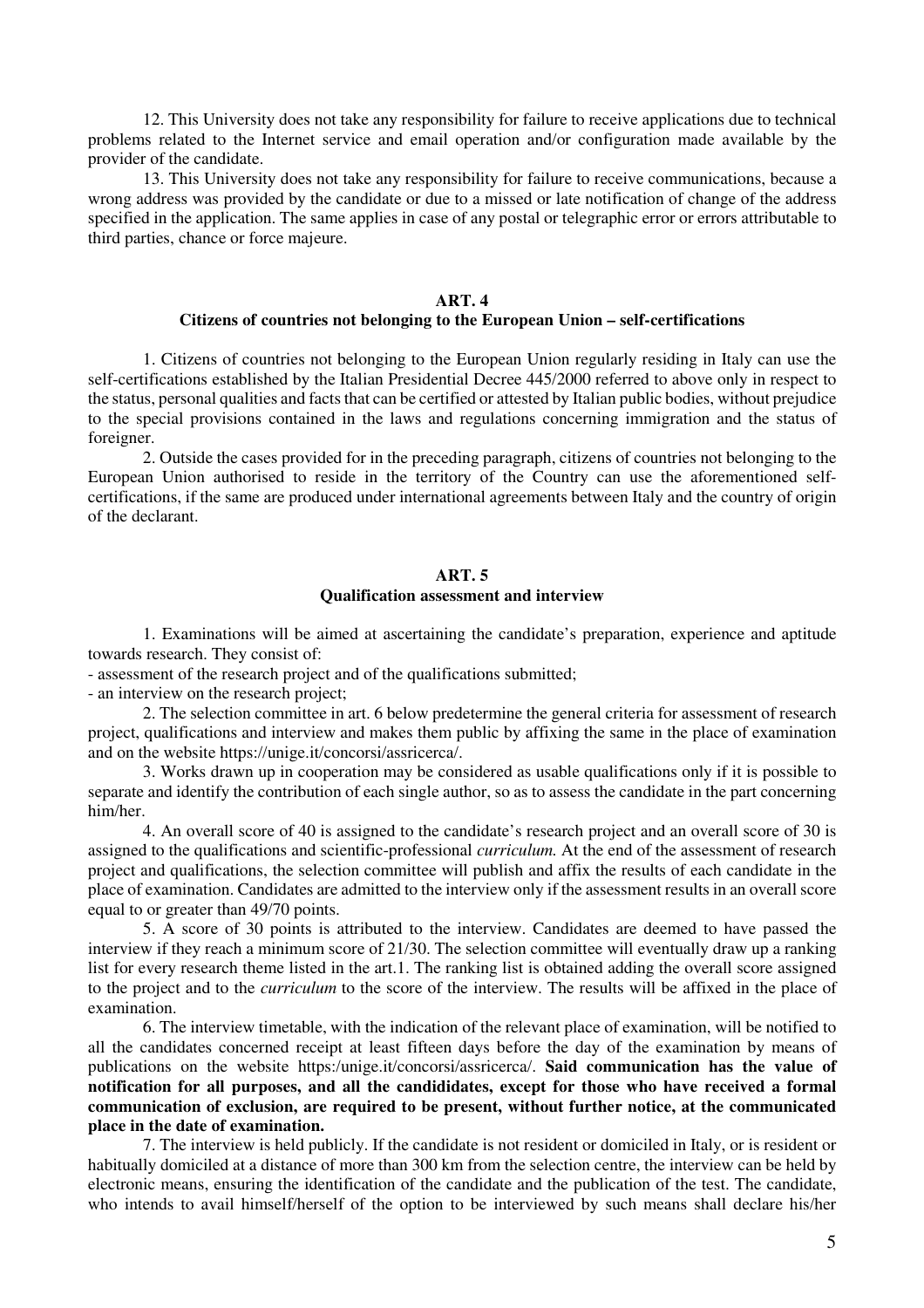intention in the application for the admission to the selection and attach at least one letter of introduction issued by professors in Italian or foreign Universities or Research Institutes. The interview can be held in a foreign language.

 8. At the end of each step, the selection committee will publish and affix the results of the qualification and interview assessment of each candidate in the place of examination.

 9. In order to be admitted to the interview, the candidates shall submit a valid identification document. In order to be admitted, the candidates who submit expired identification documents must declare at the bottom of the photocopy of the same that the data contained therein have not changed since the date of issue.

## **ART. 6 Selection Committee Formation and approval of the classifications**

 1. In order to ensure specific expertise in the public selection of projects submitted by the candidates and on the assessment of their qualification, the Rector on the proposal of the Academic Senate, appoints a single Committee composed of at least three university professors, also from other universities. The Commission may use without additional burdens of public finance, highly qualified Italian or foreign expert auditors external to the University.

 2. Once the tests have been carried out, the Committee will draw up the relevant classification for each research theme through the sum of the score assigned to the project, the qualifications and the score achieved by each candidate during the interview and name the winner of the fellowship for each research theme.

3. The Committee shall also identify the main scientific research field of the research of each winner;

 4. The Committee shall transmit the proceedings to the administration for the acts of competence, identifying the research facility of this university where the research shall be carried out.

 5. The classification of merit is approved and the winners of the public selection declared by Rector's Decree.

 6**.** The classification of merit is published on the web notice board in the website of the University of Genoa. Objections may be raised starting from the date of the above publication.

 7. In order to award the research fellowship, it is necessary that the structure identified for the conduct of research, by resolution of its collective body, undertakes to guarantee the smooth running of the project, providing adequate structural and material resources, and indicates the scientific manager.

#### **ART. 7 Awarding of the research fellowship Research fellowships to non-EU citizens**

 1. The awarding of the research fellowship is formalized through the stipulation of a contract of private law between the University of Genoa and the winning candidates resulting from the classification of merit as per art. 6, paragraph 5 above, for the duration specified in Art. 1 of this Announcement, subject to ascertainment of the prescribed requirements.

2. The overall duration of the relations established following announcements issued according to the Italian Law no. 240 dated 30<sup>th</sup> December 2010, including any renewals, may not in any case exceed six years, excluding the period during which the fellowship was enjoyed together with the research doctorate, within the maximum limit of the legal duration of the relevant course.

3. The overall duration of the relations established with the holders of fellowships implemented following announcements issued according to the Italian Law no. 240 dated 30<sup>th</sup> December 2010, and of the contracts referred to in art. 24 of the same law, stipulated also with different state, non-state or telematic universities, as well as with the institutes referred to in art. 8, paragraph 1, with the same subject, may not in any case exceed twelve years, including non-continuous periods.

4. For the purpose of calculating the duration of the aforementioned relations, periods of leave due to maternity or health reasons will not be taken into account according to the regulations in force.

5. Upon contract stipulation, the winner shall sign the following declarations:

- that none of the impedimental conditions referred to in art. 11 applies to him/her;
- that he/she has no family or kinship relationship, up to and including the fourth degree, and is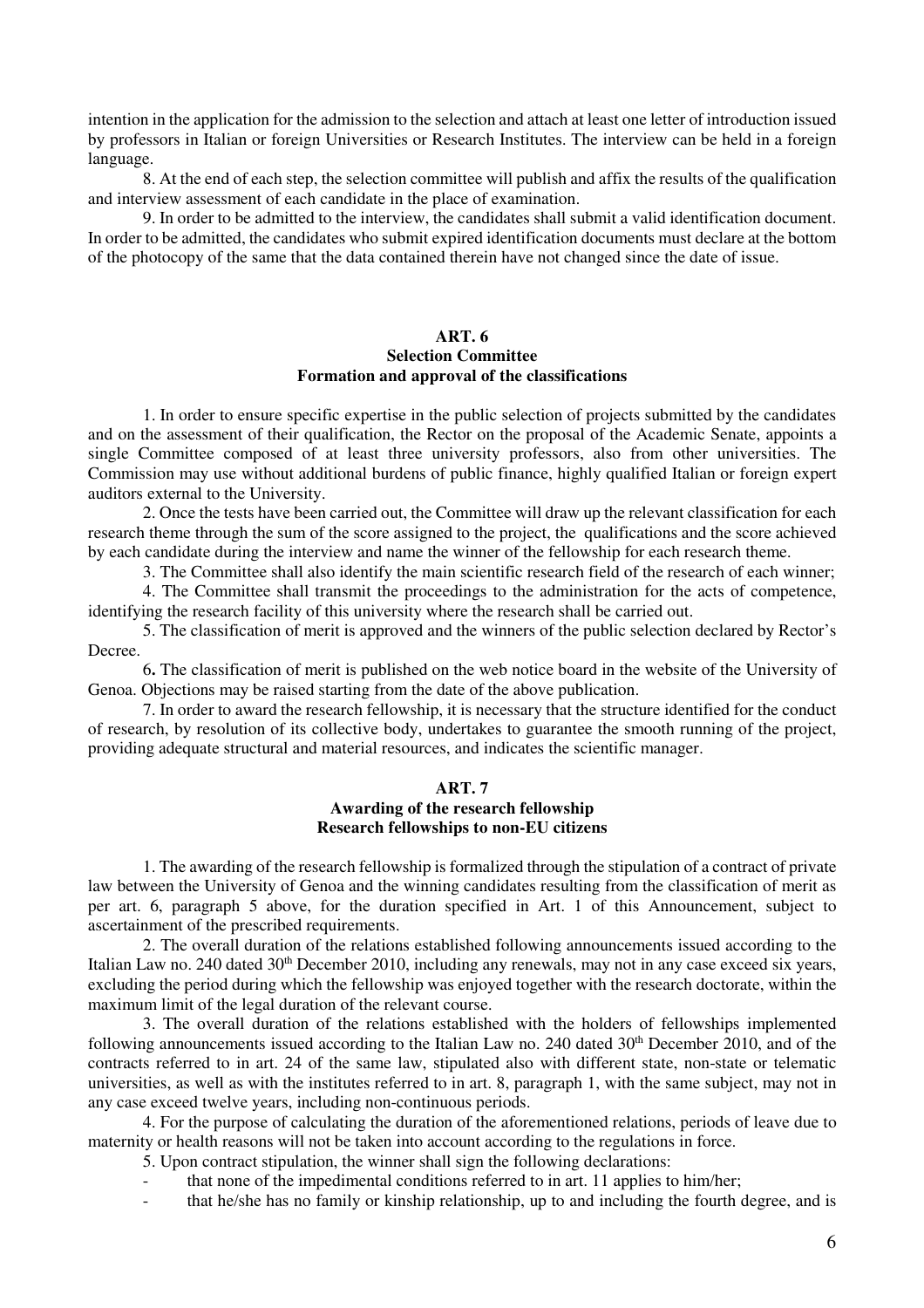not married, with a Professor belonging to the department or institute, where the research activity is performed, or with the Rector, General Director or a member of the Board of Directors of the University;

- being an employee of public administrations different from those referred to in art. 8, paragraph, 1, that he/she has been placed on unpaid leave;
- whether he/she has received a doctoral grant;
- whether he/she has already been holder of a research fellowship according to art. 22 of the Italian Law no. 240/2010;
- whether he/she has already been holder of a contract according to art. 24 of the Italian Law no. 240/2010.

 6. The research fellowship may be renewed, in accordance with paragraphs 5, 6 and 7 of art. 11 of the "Regulation for the awarding of research fellowships", on request from the structure identified for the conduct of the research which will have to undertake the entire financial cost of the renewal.

 7. Candidates who are citizens of non-EU countries may be awarded a research fellowship only if they are in possession of a residence permit for scientific research as per art. 27 *ter* of the Italian Legislative Decree no. 286/1998 and subsequent amendments. In such cases, the institute, which has required the fellowship, implements, by mutual consent with the competent offices of this Administration, the procedures aimed at achieving the above residence permit.

 8. The research fellowship is awarded to a non-EU citizen only upon conclusion of the procedure described in paragraph 7 above.

# **ART. 8 Personal requirements**

 1. The following are not eligible for research fellowships: employees of the universities, public research and experimentation institutes and bodies, the National Agency for New Technologies, Energy and Sustainable Economic Development (ENEA) and the Italian Space Agency (ASI), as well as of the institutions whose scientific specialization diploma has been recognized equivalent to the doctoral degree, according to art. 74, paragraph 4, of the Italian Presidential Decree no. 382 dated 11th July 1980.

 2. The research fellowship does not give rise to rights with respect to access to permanent employment at the university and in no way constitutes a subordinate working relationship.

 3. An employee working for public administrations different from those referred to in paragraph 1 is placed on unpaid leave.

#### **ART. 9 Economic and regulatory treatment**

 1. Annual pre-tax amount of research fellowship mentioned in the art. 1 is payed according to monthly deferred instalments.

 2. With respect to taxation, fellowships are subject to the provisions of art. 4 of the Italian Law no. 476, dated 13<sup>th</sup> August 1984, and with respect to social security, to those of art. 2, paragraph 26 and following, of the Italian Law no. 335 dated  $8<sup>th</sup>$  August 1995, and subsequent amendments.

3. The University provides insurance cover according to the regulations in force.

#### **ART. 10 Research fellowship holders' rights and duties**

1. Fellowship holders perform their activity within research projects and in close connection with the realization of the same, under the direction of the scientific coordinator, autonomously and without set working times.

2. The fellowship holder is required to submit each year to the Board of the concerned institute a detailed report on the activity performed.

3. The fellowship holder may perform part of his/her research activity abroad: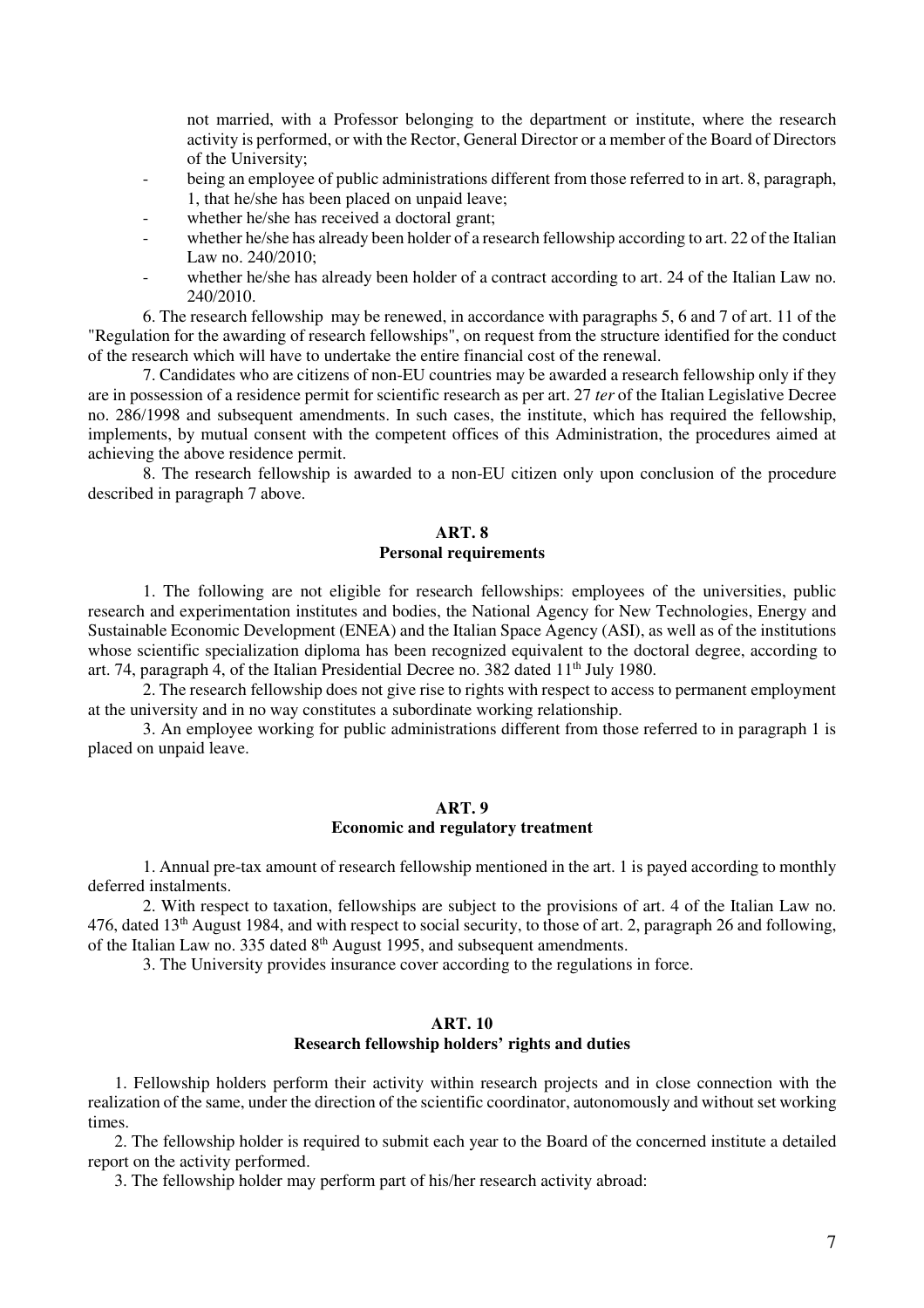- a) if he/she is the beneficiary of a study grant, awarded by national or foreign institutions, in order to integrate the research activity with stays abroad;
- b) if the research activity abroad is consistent with the research program to which he/she is contributing, upon authorization by the institute, on a grounded proposal from the scientific coordinator. In this case, a possible grant as partial reimbursement of travel expenses and stays abroad may be defined and paid by the reference institute.

4. The fellowship holder may take part in comparative assessment procedures for awarding contracts regarding the performance of didactic activities, both regular and integrative, provided that such activity is performed outside his/her commitment as fellowship holder, is compatible with the research activity and approved by the reference institute, as provided for in the relevant regulation of this University.

5. The fellowship holder may contributes articles, participate as speaker in seminars, meetings and conferences, perform guidance and tutorship activities and take part in Examining Boards in his/her capacity as a teaching assistant.

6. The fellowship holder may perform activities within a university spin-off, upon authorization by the scientific coordinator, as provided for in the relevant regulation of this University.

7. The fellowship holder may be introduced into clinical research teams, without any direct function regarding the patients' care and treatment, under the direct control of the scientific coordinator.

#### **ART. 11 Prohibition of plurality of offices - Incompatibility**

1. The research fellowship may not be accumulated with other study grants awarded for any reason, without prejudice to the provisions of art. 10, paragraph 3, lett. a).

2. The legal ownership of the research fellowship is not compatible with attendance of any university courses, specialist or second level degrees, research doctorates with grants, medical specialization, in Italy or abroad, and university master's degrees.

 3. The legal ownership of the research fellowship is not compatible with employment relations, without prejudice to art. 8 paragraph 3, other collaboration contracts or income arising from freelance-professional activities continuously performed, unless this is a limited autonomous work activity to be performed upon authorization by the scientific coordinator, and provided that such activity does not interfere with the performance of the research activity nor lead to a conflict of interests with the University.

#### **ART. 12 Absence from work**

 1. The following shall apply to research fellowships: provisions regarding the mandatory maternity leave, the provisions referred to in the Decree of the Italian Minister of Labour and Social Security dated 12<sup>th</sup> July 2007, published on the *Official Journal* (G.U.) no. 247 dated 23th October 2007, and, as regards sick leave, art. 1, paragraph 788, of the Italian Law no. 296 dated 27<sup>th</sup> December 2006, and subsequent amendments. During the mandatory maternity leave, the indemnity paid by the Italian National Institute of Social Security (INPS) according to art. 5 of the above Decree dated  $12^{th}$  July 2007 will be supplemented by the University up to the full amount of the research fellowship.

 2. The financing of the research fellowship is suspended during the period of mandatory or optional maternity leave, or in cases of inability due to holder's illness for a period exceeding two months per year. In these cases, the duration of the contract will be extended for a period equal to that of the suspension. In all other cases of inability for periods exceeding two months per year, this University reserves the right to terminate the contract or suspend the relevant payment.

# **ART. 13**

#### **Document submission**

 1. In order to ascertain the prescribed requirements and taking into account the declarations, valid for an unlimited period, already resulting from the application for the admission to the selection, the winning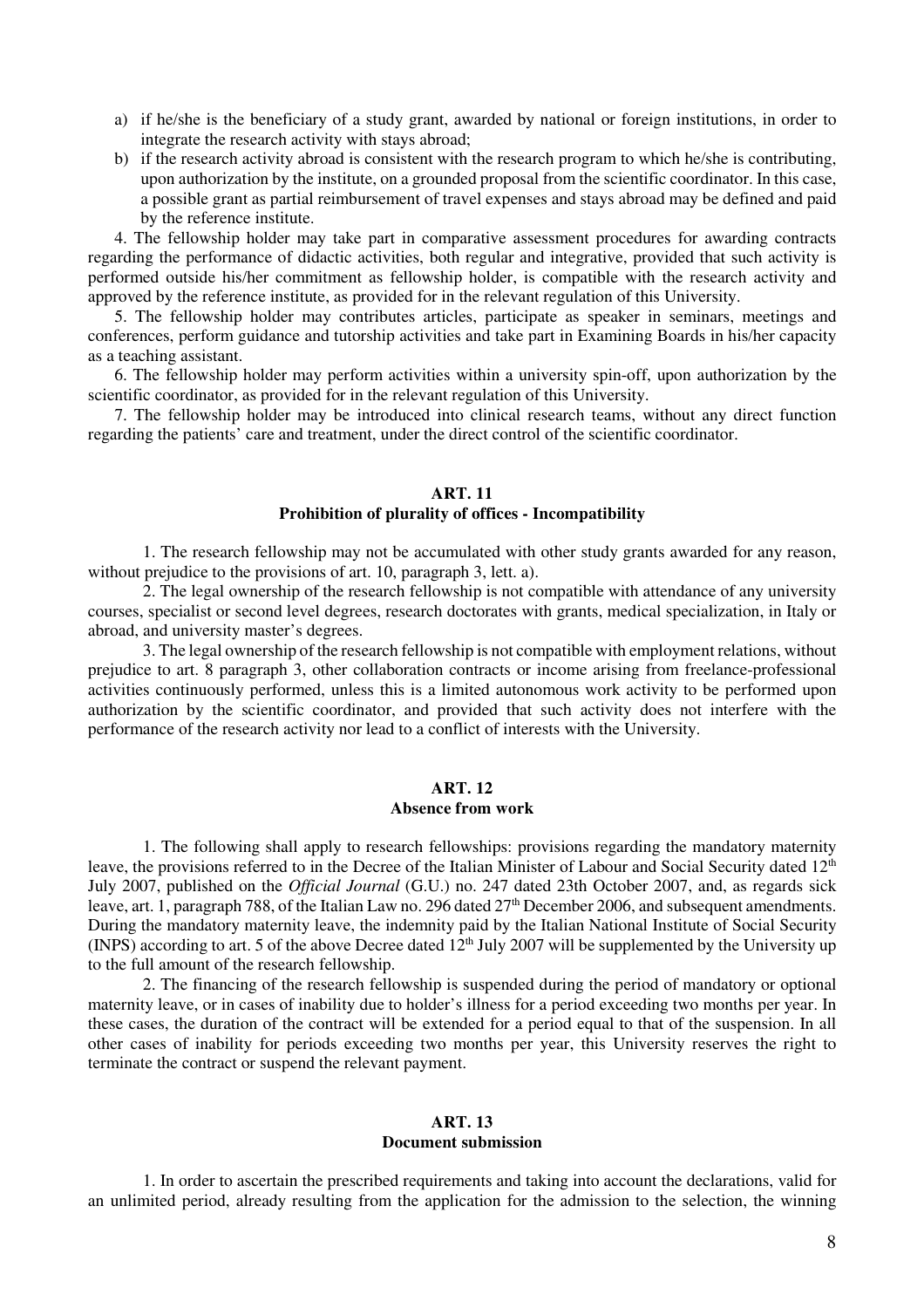candidate, being an Italian or EU citizen, will be required to submit to this University, within thirty days from the date when the contract was stipulated, the following documents:

- a) self-certification regarding the holding of citizenship, if more than six months have passed since the date of submission of the application;
- b) self-certification relevant to the positions in art. 7, paragraph 5.

2. Citizens of countries not belonging to the European Union regularly residing or authorized to reside in Italy shall submit, within thirty days as above, the self-certification referred to in paragraph 1, lett. a), if more than six months have passed since the submission of the application and the conditions in art. 4 have been met. The same citizens shall demonstrate to meet the requirements not covered by the abovementioned declaration through the submission of a proper certification.

3. Except for the cases referred to in the preceding paragraph, non-EU citizens shall submit within thirty days as above:

a) a citizenship certification;

b) a certification o attestation relevant to the positions referred to in art. 7, paragraph 5.

4. These documents are considered submitted in due time, even if they are sent by registered letter with acknowledgment of receipt within the abovementioned deadline. To this purpose, the postmark of the accepting postal office will serve as proof.

 5. The fellowship holder will be required to rectify within 30 days from the date of receipt of the request any incomplete documents or documents containing retrievable errors, under penalty of termination of the contract.

# **ART. 14 Termination**

- 1. The contract will terminate automatically at the end of the specified period.
- 2. The contract will terminate, as well, due to the following conditions:
- a) annulment of the public selection procedure;
- b) supervening impossibility of continuing the collaboration in research activity, without prejudice to the provisions of art. 12, paragraph 2;
- c) infringement of the rules of conduct provided for in art. 2, paragraph 3, of the Employee Code of Conduct of the University of Genoa, issued with Rector's Decree no. 1143 dated 27<sup>th</sup> February 2015, and implementing the Italian Presidential Decree no.  $62$  dated  $16<sup>th</sup>$  April 2013.

3. The procedure to terminate the contract may be started, as requested by the scientific coordinator, also as a result of a serious breach by the fellowship holder.

4. The Administration will proceed to the termination of the contract following the relevant resolution by the Board of the reference institute of the fellowship holder. The Administration shall also take into account any grounded negative report, drawn up by the scientific coordinator of the research project, as regards the activity performed by the fellowship holder.

# **ART. 15 Processing of personal data**

1. Personal data provided by the candidates will be processed by the University of Genoa – Research, Technological Transfer and Internationalization Area (Area ricerca, trasferimento tecnologico e internazionalizzazione), according to the Regulation concerning the processing, communication and disclosure of personal data, referred to in the Rector's Decree no. 198 dated 11<sup>th</sup> July 2001.

2. The communication of personal data to other public bodies is admitted according to art. 19 of the Italian Legislative Decree no. 196 dated 30<sup>th</sup> June 2003 and art. 8 of the Rector's Decree no. 198 dated 11<sup>th</sup> July 2001.